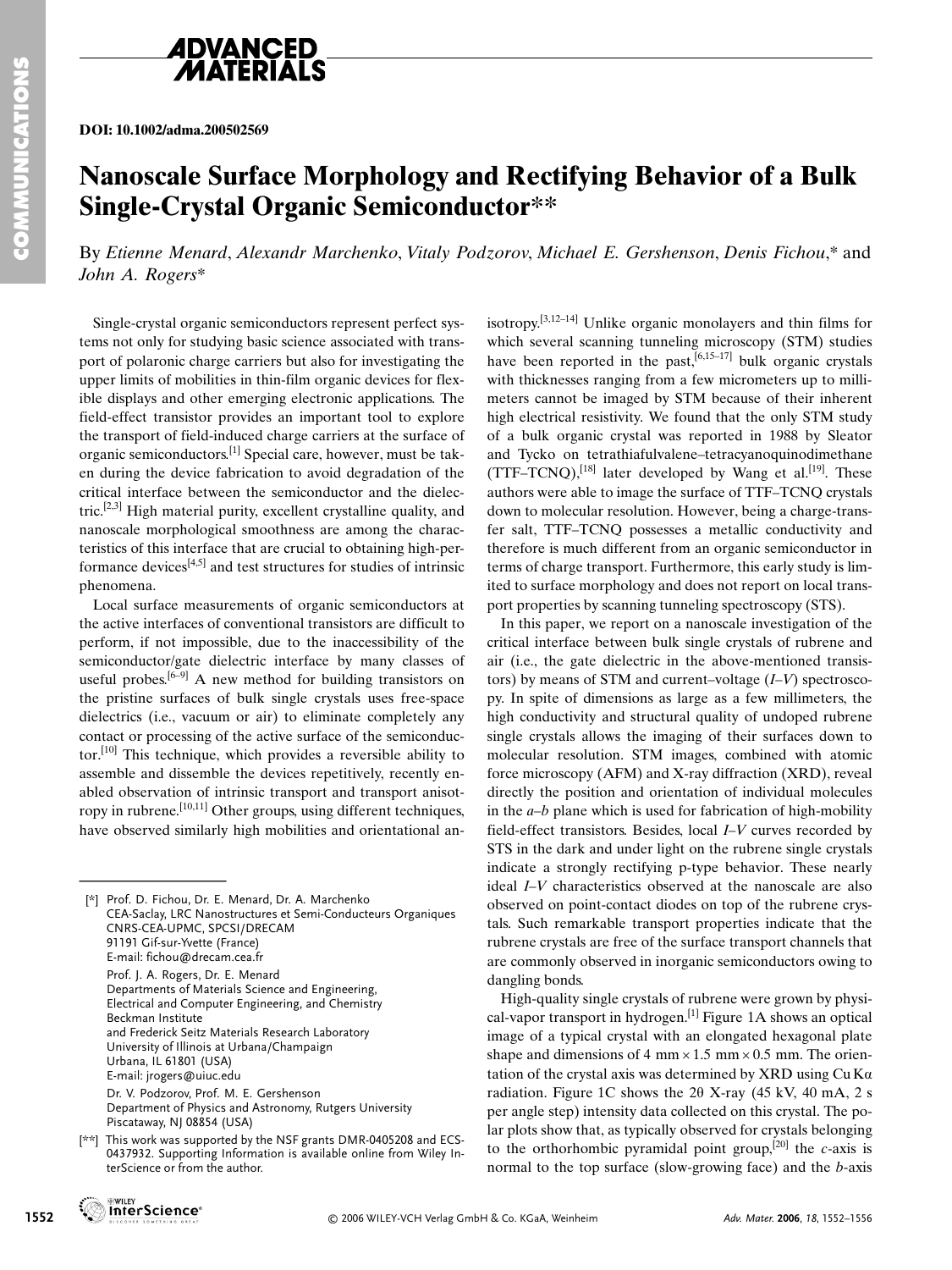



**Figure 1.** A) Optical microscopy image of a rubrene single crystal with dimensions 4 mm × 1 mm × 0.5 mm. The directions of the *a* and *b* crystal axes are determined by XRD. B) AFM topography (left) and phase (right) images of the surface of the sample. The bottom graph shows molecular steps with 27 $\pm$ 0.5 Å heights. C) XRD 2 $\theta$  plot of the sample with an inset that shows schematically the molecular organization of the rubrene molecules in the crystal *a–b* plane. The extracted orthorhombic cell lattice dimensions are *a* = 14.49 Å, *b* = 7.21 Å, *c* = 26.92 Å.

is parallel to the long side of the crystal. The crystal lattice values determined from these measurements are similar to those published in the literature:  $a = 14.49 \text{ Å}$ ,  $b = 7.21 \text{ Å}$ ,  $c = 26.92$  Å.<sup>[21,2]</sup> The vertical distance measured by AFM between three terraces (see Fig. 1B, bottom inset) is in good agreement with the *c*-axis crystal-lattice parameter. This result confirms that a unit orthorhombic cell in rubrene consists of two nonequivalent *a–b* molecular planes (the space group *Aea*2, No. 41, former *Aba*2); the distance ca. 27 Å in Figure 1b corresponds to the spacing between identical planes in two adjacent unit cells.<sup>[23]</sup> AFM images (Fig. 1B) of the surface show flat terraces (as revealed by the phase image) separated by monomolecular steps. Images recorded at various locations indicate that the terrace plains are parallel to each other, suggesting that the samples are single-crystalline.

STM enables the direct examination of the molecular packing at the organic surface, and the transport properties of the semiconductor/gate dielectric interface in our transistors.<sup>[10]</sup> For STM and STS measurements, the sample was mounted onto a metal plate using silver paint and left overnight for the paint to dry. STM imaging and STS were performed with a PicoScan STM ("Molecular Imaging/Agilent Technology") equipped with a low-current scanning head. The Pt–Ir (80:20) tip was mechanically cut from a commercial wire of 0.25 mm diameter. The STM images were recorded in both "current" and "constant height" modes. Molecular-scale images were recorded at negative tip polarities between –1 and –2 V. At positive voltages, virtually no tunneling current was recorded for reasons described below.

Figure 2A shows a typical STM image of the rubrene surface. Two flat terraces separated by an approximately 2 nm high step are visible in the left and right parts of the image



**Figure 2.** STM images of the rubrene surface. A) Typical large-scale STM image of the rubrene crystal surface in the constant-current mode  $(U_t = -1.065 \text{ V}, I_t = 29 \text{ pA}).$  B) A smaller-scale image  $(U_t = -1.138 \text{ V}, I_t = 29 \text{ pA}).$  $I_t$  = 29 pA) reveals the herringbone organization of the rubrene molecules in the *a–b* plane. C) Larger-scale image and cross-sectional profile along a single row of molecules in the *b*-axis direction of the crystal.

(AFM measurements provide more accurate step-height measurements). The large terrace in the right part reveals parallel rows extending along a preferential crystallographic direction. The average Z-corrugation of the rows is estimated to be about 1.5 Å. The detailed shape of the step between the terraces can change slightly during scanning, which suggests tipinduced detachment of molecules from the step edge, as described below. Some detached molecules appear on top of the terrace (shown by a white arrow in Fig. 2A). This tip-induced detachment of the molecules leads to instability in the tunneling gap and the loss of resolution in the left part of the image in Figure 2A. In the course of the STM scan, we observed an interesting tip-induced layer-by-layer desorption process of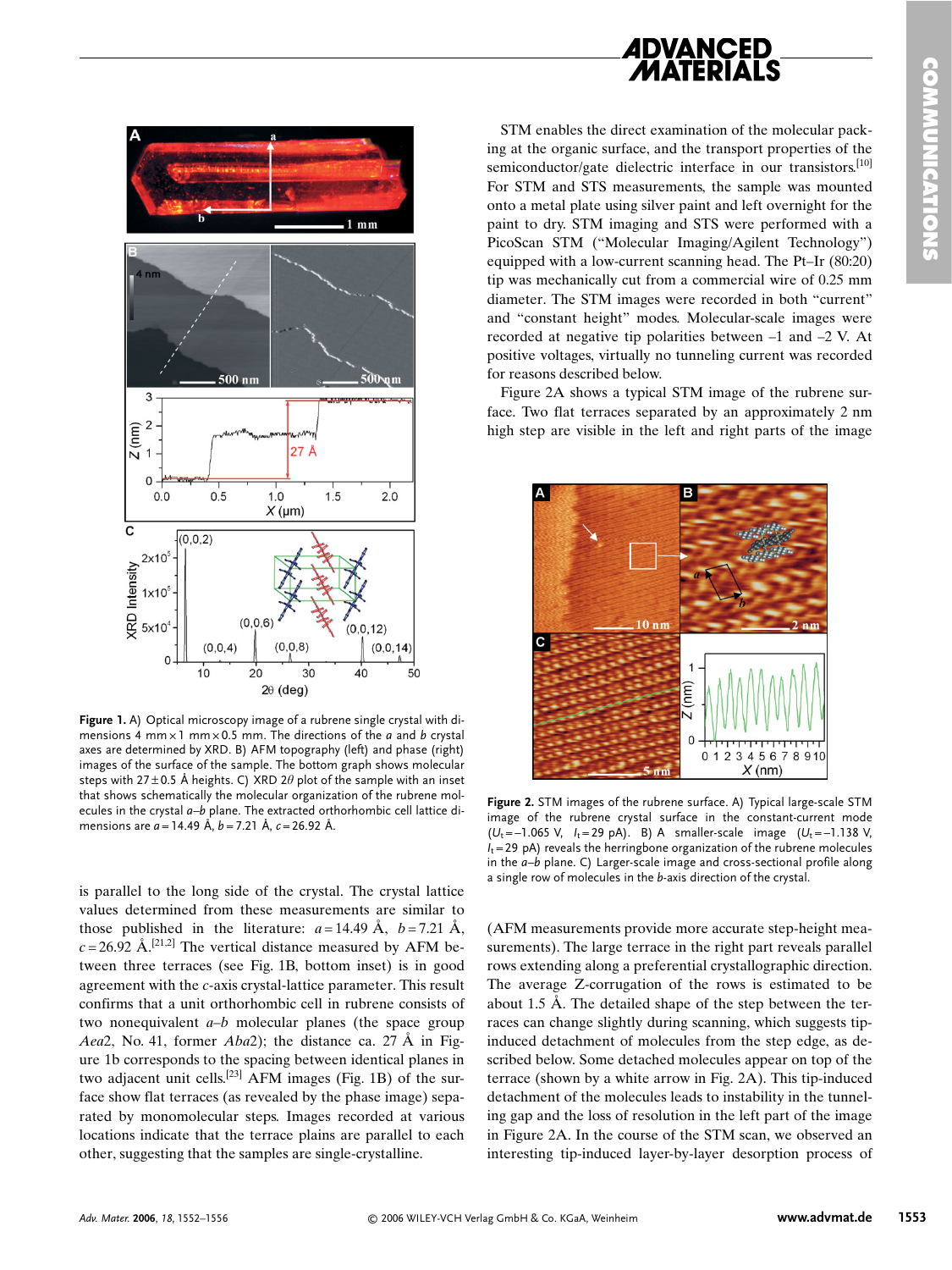

the rubrene crystal surface. Details concerning this unusual phenomenon are given in the online Supporting Information (Figs. S1 and S2). Several topographic images acquired at different areas indicate that the orientation of molecular rows is spatially uniform. Figure 2B is a high-resolution image of the main domain of Figure 2A showing individual molecules in a herringbone packing. The distance between the repeated double-row features is approximately 14 Å, while that between molecules within a row is approximately  $7 \text{ Å}$ . Comparison with the lattice parameters obtained by XRD confirmed that we are imaging the *a–b* plane of the crystal. The parallelogram drawn in Figure 2B shows the unit cell in the *a–b* plane of the rubrene crystal. Figure 2C shows an intermediate scale image together with a cross-sectional profile along a single row of molecules in the direction of the *b*-axis. These observations are important because they indicate an atomically clean interface and single-crystal molecular organization at the active interface of transistors that use the as-grown surfaces of rubrene crystals as the semiconductor and air as the dielectric.

Figure 3A shows a set of six *I–V* STS traces recorded by positioning the tip at the apex on six different places of a molecularly flat terrace, such as the one shown in Figure 2C. The six curves have identical profiles regardless of the recording place which is quite unusual for STS measurements carried out in ambient conditions. In these STS measurements the feedback loop of the STM is disabled, so that after the initial regulation setpoint  $(I_t = 10 \text{ pA}, U_t = -1.1 \text{ V})$  and thus the tip height has been fixed, the subsequent voltage variations are



not followed by a vertical movement of the tip. Rather, the tip remains at the initial height and the change in current resulting from the change in voltage is recorded. For negative tip voltages, a steep and almost linear increase of the tunnel current occurs beyond a threshold voltage of –0.3 V. At positive polarity the measured current is close to zero. The turn-on voltages of the diodes are in good agreement with measurements made on a bulk point-contact Schottky diode (Fig. 4A).<sup>[24]</sup> This result suggests that the STM tip comes into close contact with the rubrene during the scan.

The rubrene point-contact Schottky diodes (Fig. 4A) also shows extremely good current-blocking behavior up to reverse voltage biases of approximately 20 V. The nearly zero  $( $0.35 \text{ pAV}^{-1}$ ) ohmic "leakage" current in the reverse bias$ regime  $(U_t > 0)$  indicates the absence of a surface transport



**Figure 3.** STS on the rubrene bulk single-crystal surface. A) *I–V* tunneling spectra of the tunnel diode presented on a linear (left) and logarithmic (right) axis showing the perfectly rectifying behavior of the p-type rubrene semiconductor. The inset plot shows the extracted turn-on voltages from the tunneling spectra. B) *I–V* tunneling spectra recorded in the dark and under white-light excitation at a different location on the rubrene crystal.

**Figure 4.** Rubrene bulk crystal point-contact diode. A) *I–V* characteristic of a rubrene point-contact diode (dots) fitted with the Schottky model (line). The top scheme illustrates the carrier injection mechanism at the tip and bottom electrodes of the point-contact diode. B) *I–V* characteristics of the device under white-light excitation. C) Time dependence of the forward-current amplitude upon exposure to a white light-emitting diode electronically modulated with a 0.2 Hz sinus wave.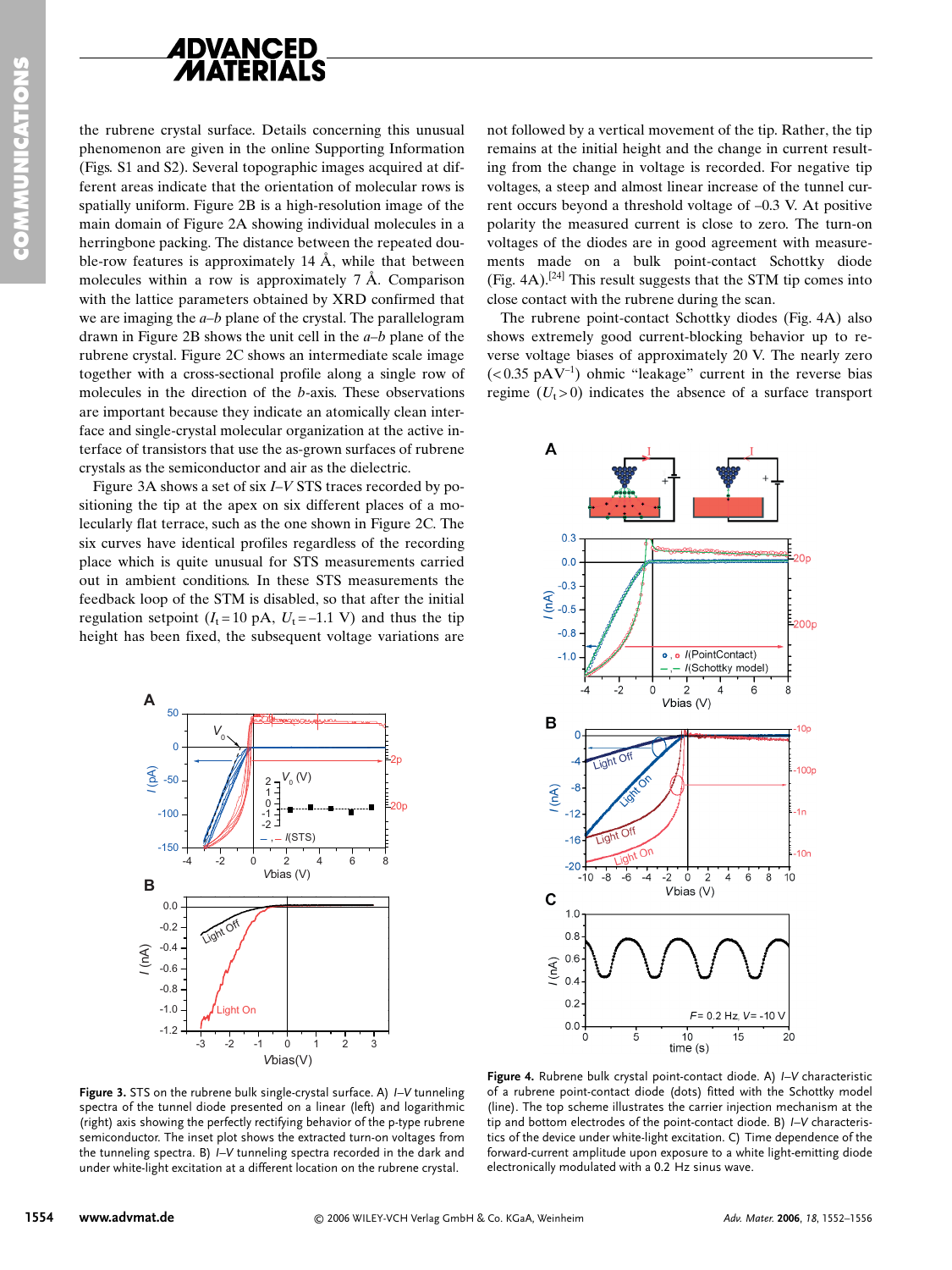

channel related to dangling bonds.<sup>[25]</sup> This remarkable behavior is much different from that observed in silicon point-contact diodes, for example. The extremely low current recorded under positive biases derives from the high quality of the rubrene crystals and the intrinsic absence of dangling bonds on the surface of molecular solids. This type of behavior has not been previously examined directly, although it is consistent with the extremely sharp normalized subthreshold swing for rubrene field-effect transistors that use air as a gate dielectric.<sup>[10]</sup> In the forward regime ( $U$  < 0), the current of the diodes is linearly limited by the very high resistivity of the rubrene crystal. Since the quantity of injected charges is not sufficient (low voltage biases applied on a thick crystal) to enter into the space-charge-limited current regime, the *I–V* characteristic is expected to be linear (ohmic regime supported by thermal carrier generation).<sup>[26]</sup> A bulk conductivity of approximately 0.4 nS is extracted from the point-contact diode after fitting the *I–V* characteristic with a standard Schottky exponential model and assuming a thermionic current emission, a serial resistance  $R_s$ , a parallel leakage resistance  $R_p$  and a reverse current  $I_r$  (Eq. 1).<sup>[27]</sup>

$$
I = I_{\rm S} \left[ e^{\frac{V - R_{\rm S} \cdot I}{nkT}} - 1 \right] + \frac{V - R_{\rm S} \cdot I}{R_{\rm p}} - I_{\rm r}
$$
 (1)

with  $I_s = 2.1 \text{ pA}$ ,  $n = 5.5$ ,  $R_s = 2.65 \text{ G}\Omega$ ,  $R_p = 3 \text{ T}\Omega$ , and  $I_r = 13$  pA (*k*: the Boltzmann constant; *T*: temperature). These results indicate the p-type rectifying behavior of the rubrene single crystal where positive carriers are injected (from the bottom contact) as schematically illustrated in the top scheme of Figure 4A. Only positive carriers transit through the bulk while electrons, which possess much lower mobilities, are probably trapped.<sup>[28]</sup> We measured the concentration of deep traps  $(N<sub>tr</sub>)$  in our rubrene crystals using free-space field-effect transistor devices and found it to be of the order of  $N_{\text{tr}} = 0.7 \times 10^{10} \text{ cm}^2$  at 300 K. The hole mobilities along the *a*- and *b*-axes are of the order of  $\mu_h = 15-20 \text{ cm}^2 \text{ V}^{-1} \text{ s}^{-1}$ , as measured directly on pristine surfaces of samples such as those examined here by STM and point-contact diodes. As expected from the above interpretation, point-contact diodes fabricated using low-work-function metal electrodes such as Ca also show p-type rectifying behavior with a similar conduction mechanism involving primarily holes. Additional experiments with other metals would help to support such a conclusion.

In order to explore whether the p-type rectifying behavior of rubrene crystals is a property inherent to these samples, we recorded the STS and point-contact diode *I–V* characteristics under white-light illumination (see Figs. 3B and 4B). In both types of systems for negative tip voltages (passing side) the current flowing through the crystal increases by a factor of approximately four, as compared to the dark. The light induces both electrons and holes (and resulting excitons), but for positive biases (blocking side), the current remains extremely weak and is unaffected by light excitation (see the logarithm scale on the right axis in Fig. 4B). Intense light may induce

thermal effects, such as tip dilatation for example, thus resulting in a noticeable change in the *I–V* characteristics. Here, thermal effects are excluded because we use an optic fiber delivering white light with intensities of the order of 10– 15 mW cm–2. STS reveals rectifying behavior in the transport, consistent with point-contact diode measurements using several different metals. The observation that the conduction mechanism remains strictly unipolar even under illumination suggests that the p-type rectifying behavior arises from a sample property (e.g., the presence of traps for electrons) rather than preferential hole injection dictated by the nature of the contacts. Finally, Figure 4C shows that it is possible to modulate the photocurrent on the passing side with a frequency of 0.2 Hz, indicating good stability of the metal–rubrene crystal junction under light exposure.[29]

In conclusion, high-resolution STM images and nanoscale *I–V* characteristics of rubrene single crystals with dimensions of several millimeters have been recorded. The periodic 2D organization of individual molecules of rubrene, an organic semiconductor with potential applications in electronics, have been observed on the *a–b* plane of a bulk crystal where they form a highly ordered step and terrace surface. With the exception of of TTF–TCNQ, an organic charge-transfer salt with metallic conductivity, surface imaging of bulk crystal organic semiconductors has always failed because of their low dark conductivity. Another prominent feature is that STS reveals the nearly perfect rectifying behavior of the rubrene crystals. While intense currents flow at negative tip voltages, almost no current can be recorded at positive tip voltages up to several volts. This is typical of a unipolar p-type semiconductor. Furthermore, when exposed to white light, rubrene bulk crystals generate intense photocurrents under negative tip voltage while no increase of the conductivity is observed on the blocking side. On the whole, our data directly reveal the nanoscale morphology and electrical properties of the active interfaces of field-effect transistors fabricated with these materials. Finally, beyond the scope of this semiconductor analysis, the surface morphology and transport properties of bulk rubrene crystals suggest that they could be used as novel STM substrates. The presence of large molecularly flat terraces on the crystal *a–b* plane combined with good conductivity opens the possibility to investigate adsorption and self-assembly of various organic molecules and other nanometer-sized objects. many, beyond the scope<br>face morphology and<br>crystals suggest that th<br>strates. The presence of<br>crystal *a*-b plane combi<br>possibility to investigate<br>ious organic molecules a<br>ious organic molecules a<br>[2] H. E. Katz, Z. Bao, J.

Received: November 30, 2005 Final version: March 8, 2006 Published online: May 18, 2006

- [2] H. E. Katz, Z. Bao, *J. Phys. Chem. B* **2000**, *104*, 671.
- [3] C. Goldmann, S. Hass, C. Krellner, K. P. Pernstich, D. J. Gundlach, B. Batlogg, *J. Appl. Phys.* **2004**, *96*, 2080.
- [4] V. Podzorov, S. E. Sysoev, E. Loginova, V. M. Pudalov, M. E. Gershenson, *Appl. Phys. Lett.* **2003**, *83*, 3504.
- [5] V. C. Sundar, J. Zaumseil, V. Podzorov, E. Menard, R. L. Willett, T. Someya, M. E. Gershenson, J. A. Rogers, *Science* **2004**, *303*, 1644.

<sup>[1]</sup> R. W. I. de Boer, M. E. Gershenson, A. F. Morpurgo, V. Podzorov, *Phys. Status Solidi A* **2004**, *201*, 1302.